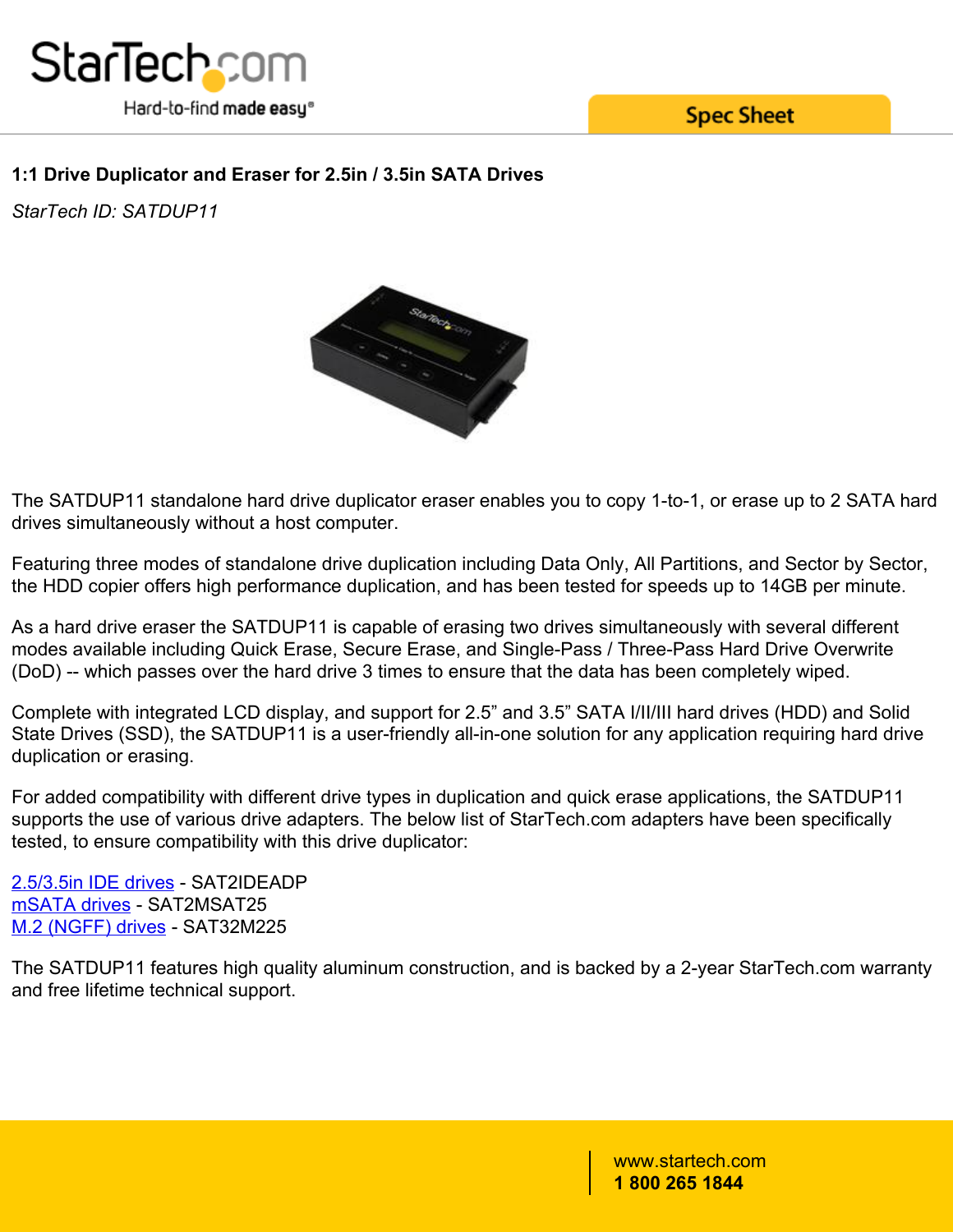

#### **Applications**

- Forensic investigators who require disk sector imaging/cloning to create an exact replica of a source drive onto a different drive
- Professionals who require identical backups for when data integrity is crucial, such as data recovery
- Clone hard drives that contain hidden partitions, that some software disk cloning programs may skip
- IT administrators that wish to quickly clear/erase a drive in preparation for use in other applications
- Securely erase/wipe the data on your hard drive before the drive is disposed

## **Features**

- Three modes of hard drive duplication including Sector-by-Sector at 14 GBpm
- Digital LCD Display for operation and task progress
- Supports 2.5in or 3.5in form factor hard drives (HDD) or solid state drives (SSD)
- Supports SATA revision I/II/III (1.5/3.0/6.0 Gbps) drives
- Universal Power Adapter (NA/UK/EU)
- Portable light weight design
- TAA Compliance (Trade Agreement Act)
- Erase up to 2 hard drives with single-pass and multi-pass overwriting / DoD erasing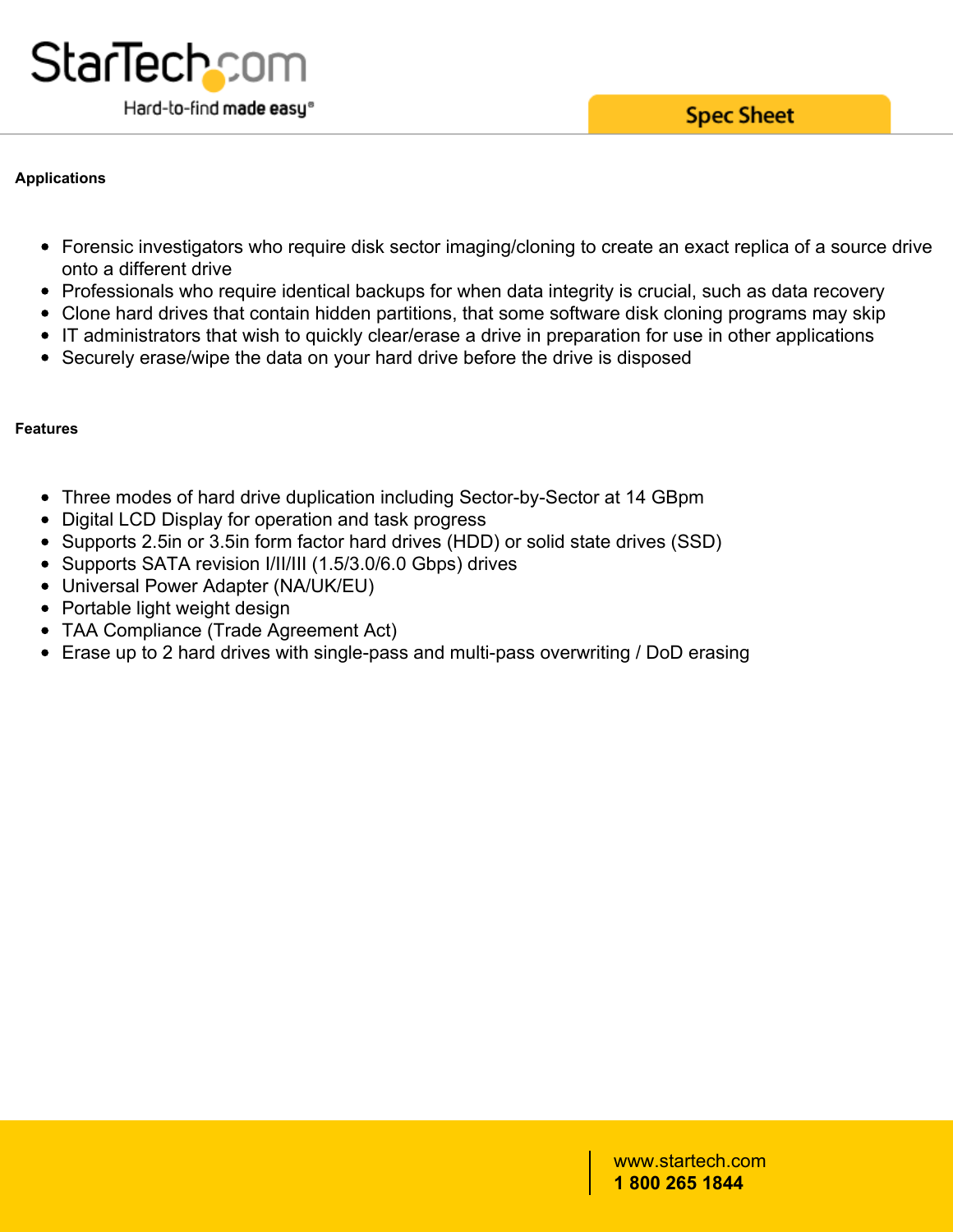

Hard-to-find made easy®

# **Spec Sheet**

#### **Technical Specifications**

| Warranty                                            | 2 Years                                                                                                                                                                         |  |  |
|-----------------------------------------------------|---------------------------------------------------------------------------------------------------------------------------------------------------------------------------------|--|--|
| <b>Compatible Drive</b><br>Types (Type and<br>Rate) | <b>SATA</b>                                                                                                                                                                     |  |  |
| <b>Drive Size</b>                                   | 2.5in & 3.5in                                                                                                                                                                   |  |  |
| <b>Number of Drives</b>                             | $\mathbf{2}$                                                                                                                                                                    |  |  |
| <b>Max Drive Capacity</b>                           | Currently tested with up to 4TB 7200 RPM 3.5" hard drives per bay and 1TB 7200 RPM<br>2.5" hard drives per bay                                                                  |  |  |
| Maximum Data<br><b>Transfer Rate</b>                | 14 GB per minute                                                                                                                                                                |  |  |
| <b>Drive Connectors</b>                             | 2 - SATA Data & Power Combo (7+15 pin) Receptacle                                                                                                                               |  |  |
| OS Compatibility                                    | OS independent; No software or drivers required                                                                                                                                 |  |  |
| <b>Note</b>                                         | For duplication, the destination drive must be of equal or greater size than the source<br>drive.                                                                               |  |  |
|                                                     | Speed of up 14 GB per minute was achieved in a bench mark testing environment, actual<br>speed will depend on hard drive model, algorithm and other factors. Results will vary. |  |  |
|                                                     |                                                                                                                                                                                 |  |  |
| <b>LED</b> Indicators                               | 1 - Source Drive Power Indicator                                                                                                                                                |  |  |
| <b>LED</b> Indicators                               | 1 - Source Drive Activity Indicator                                                                                                                                             |  |  |
| <b>LED</b> Indicators                               | 1 - Source Drive Error Indicator                                                                                                                                                |  |  |
| <b>LED Indicators</b>                               | 1 - Destination Drive Power Indicator                                                                                                                                           |  |  |
| <b>LED</b> Indicators                               | 1 - Destination Drive Activity Indicator                                                                                                                                        |  |  |
| <b>LED</b> Indicators                               | 1 - Destination Drive Error Indicator                                                                                                                                           |  |  |
| <b>LED</b> Indicators                               | 1 - LCD Display                                                                                                                                                                 |  |  |
| <b>Center Tip Polarity</b>                          | Positive                                                                                                                                                                        |  |  |
| <b>Input Current</b>                                | 1.4A                                                                                                                                                                            |  |  |
| Input Voltage                                       | $100 \sim 240$ AC                                                                                                                                                               |  |  |
| <b>Output Current</b>                               | 5A                                                                                                                                                                              |  |  |
|                                                     | 12 DC                                                                                                                                                                           |  |  |
| <b>Output Voltage</b><br><b>Power Source</b>        | AC Adapter Included                                                                                                                                                             |  |  |
| Humidity                                            | $20\% \sim 80\%$                                                                                                                                                                |  |  |
| Operating<br>Temperature                            | 5°C to 45°C (41°F to 113°F)                                                                                                                                                     |  |  |

www.startech.com **1 800 265 1844**